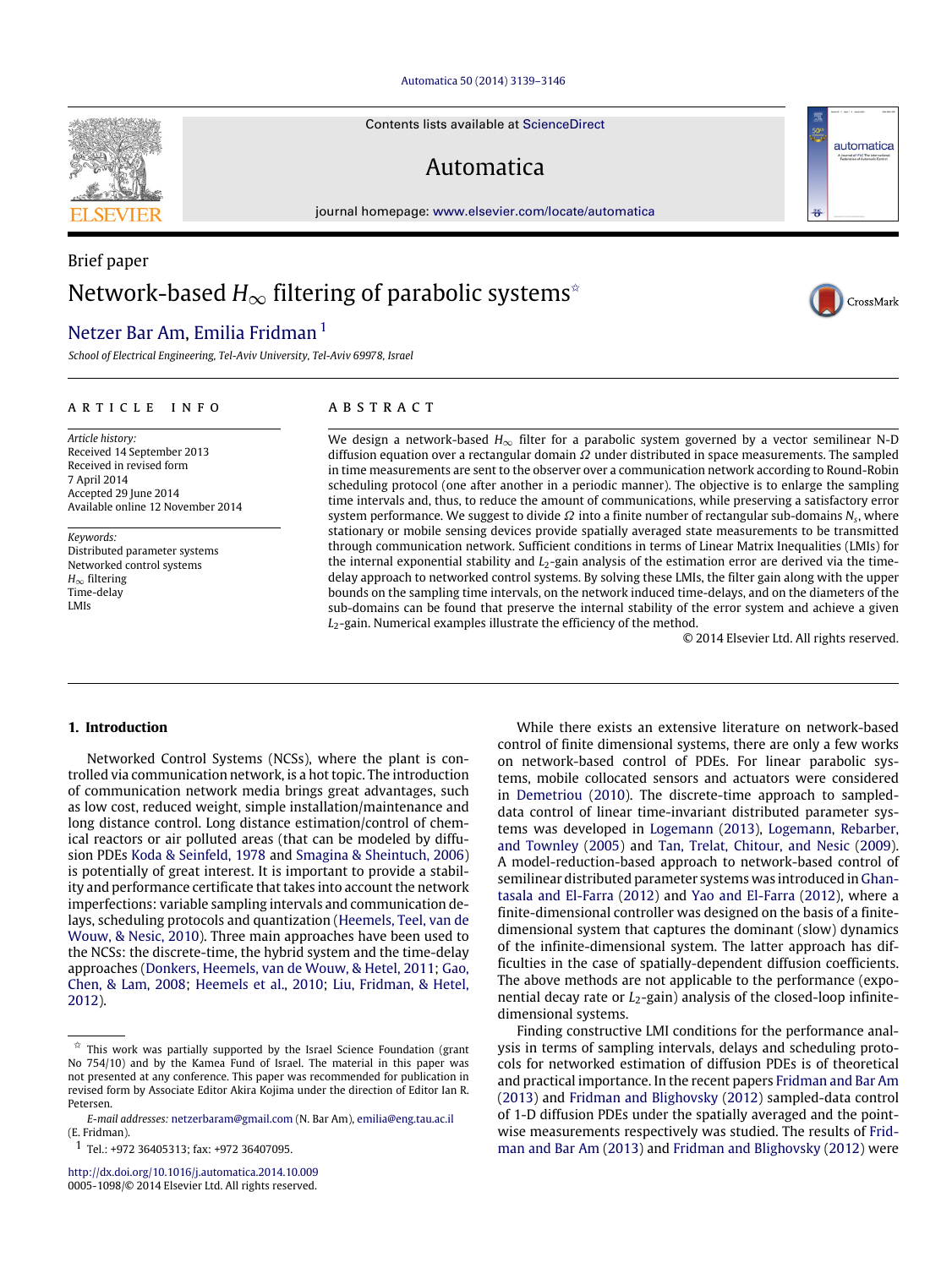limited to the scalar 1-D case, whereas communication constraints (scheduling protocols) were not considered.

In the present paper we study, for the first time, a networkbased  $H_{\infty}$  filtering of distributed parameter systems. We consider a vector N-D semilinear diffusion PDE over a rectangular domain Ω. Similar to [El-Farra](#page-7-16) [and](#page-7-16) [Christofides](#page-7-16) [\(2004\)](#page-7-16), we assume that a large number of "pointwise" spatial output measurements (e.g. temperature of the rod throughout the reactor) are available so that the averaged measurements over the spatial domain  $\Omega$  or over its closed sub-domains are known with sufficient accuracy. The measurements are sent over communication network to the observer in the discrete-time instances. Due to communication constraints, only one measurement can be sent per transmission. The measurements are sent according to the Round-Robin protocol in a periodic manner. The objective is to enlarge the sampling time intervals and, thus, to reduce the amount of communications, while still retaining a satisfactory estimation error performance.

We suggest to divide the spatial domain into *N<sup>s</sup>* rectangular subdomains, where sensing devices provide spatially averaged measurements. Such measurements can be done either by stationary or by mobile sensors that move to the sub-domain with the measurements to be transmitted. A larger *N<sup>s</sup>* allows to send a more accurate approximation of the ''pointwise'' measurements that may improve the performance. However, due to communication constraints, an increase in *N<sup>s</sup>* enlarges the delays and, thus, worsens the performance. Sufficient conditions for the internal exponential stability and *L*<sub>2</sub>-gain analysis of the error system are derived in the framework of the time-delay approach to NCSs, where the variable in time sampling intervals, network-induced delays and a Round-Robin scheduling protocol are taken into account. We show that given *N<sup>s</sup>* , the division that minimizes the maximum diameter of the resulting sub-domains enlargers the sampling intervals.

#### *1.1. Notation and preliminaries*

The superscript '*T* ' stands for matrix transposition, R *<sup>N</sup>* denotes the *N*-dimensional Euclidean space with the norm | · |, R *<sup>N</sup>*×*<sup>M</sup>* is the space of  $N \times M$  real matrices, and the notation  $P > 0$  with  $P \in \mathbb{R}^{N \times N}$  means that *P* is symmetric and positive definite. The symmetric elements of the symmetric matrix will be denoted by \*. If  $A \in \mathbb{R}^{n \times m}$  and  $B \in \mathbb{R}^{p \times q}$ , then the Kronecker product  $A \otimes B$  is the  $np \times mq$  block matrix:

$$
A \otimes B = \begin{bmatrix} a_{11}B & \cdots & a_{1n}B \\ \vdots & \ddots & \vdots \\ a_{n1}B & \cdots & a_{nn}B \end{bmatrix}.
$$

Continuous functions (continuously differentiable) in all arguments, are referred to as of class C (of class C<sup>1</sup>).  $L_2(\varOmega)$  is the Hilbert space of square integrable  $f$  :  $\Omega \rightarrow \mathbb{R}^q$ , where  $\Omega \subset \mathbb{R}^N$ , with the norm  $||f||_{L_2} = \sqrt{\int_{\Omega} |f(x)|^2 dx}$ . Let  $\partial \Omega$  be the boundary of  $\Omega$ .  $L_2(0, \infty; L_2(\Omega))$  is the Hilbert space of square integrable functions  $w:(0,\infty)\to L_2(\Omega)$  with the norm

$$
\|\omega\|_{L_2(0,\infty;L_2(\Omega))}^2=\int_0^\infty\int_{x\in\Omega}|\omega(x,t)|^2dxdt<\infty.
$$

For  $z(x) = [z^1(x), \ldots, z^M(x)]^T \in \mathbb{R}^M$  with  $z^m : \Omega \to \mathbb{R}$  ( $m =$  $1, \ldots, M$ ) denote  $z_x^m = \left[\frac{\partial z^m}{\partial x_1}\right]$  $\frac{\partial z^{\tilde{m}}}{\partial x_1}, \ldots, \frac{\partial z^{\tilde{m}}}{\partial x_N}$  $\frac{\partial z^m}{\partial x_N}$ ],  $\nabla_x z^m = (z_x^m)^T$  and  $\nabla_x z \triangleq$  $\text{col}\{\nabla_{\mathsf{x}}z^1,\ldots,\nabla_{\mathsf{x}}z^M\}\in\mathbb{R}^{NM}.$ 

 $\mathcal{H}^1(\Omega)$  is the Sobolev space of absolutely continuous functions  $z:\varOmega\to\mathbb{R}^M$  with the square integrable  $\nabla_{\!x}z.$ 

MATI is the Maximum Allowable Transmission Interval, MAD is the Maximum Allowable (network-induced) Delay.  $\mathcal N$  denotes the set {0, 1, 2, . . .}.

We present below some useful inequalities.

**Lemma 1.** *Let*  $\Omega = [0, l_1] \times \cdots \times [0, l_N]$ *. Assume*  $z : \Omega \rightarrow \mathbb{R}$  *and*  $z \in \mathcal{H}^1(\Omega)$ .

(i) *(Poincare's inequality) If*  $\int_{\Omega} z(x) dx = 0$ *, then according to [Payne](#page-7-17) [and Weinberger \(1960\)](#page-7-17)*

<span id="page-1-4"></span>
$$
||z||_{L_2}^2 \leq \mathcal{P}^2 ||\nabla_x z||_{L_2}^2, \qquad \mathcal{P} = \frac{\delta}{\pi} = \frac{\sqrt{l_1^2 + \dots + l_N^2}}{\pi}.
$$
 (1)

*Here*  $\delta$  *is the diameter of*  $\Omega$ *,*  $\mathcal P$  *is Poincare's constant.* 

(ii) *(Wirtinger's inequality) If z*|∂<sup>Ω</sup> = 0*, then the following inequality holds (*[Hardy,](#page-7-18) [Littlewood,](#page-7-18) [&](#page-7-18) [Polya,](#page-7-18) [1988](#page-7-18)*):*

<span id="page-1-6"></span>
$$
W^{2} \|z\|_{L_{2}}^{2} \leq \|\nabla_{x}z\|_{L_{2}}^{2}, \qquad W^{2} = \frac{\pi^{2}}{l_{1}^{2}} + \cdots + \frac{\pi^{2}}{l_{N}^{2}}.
$$
 (2)

#### **2. Problem formulation**

Denote by Ω the *N*-dimensional rectangle

$$
\Omega = \{x = (x_1, x_2, \dots, x_N)^T | x_k \in [0, l_k], l_k > 0, \ k = 1, 2, \dots, N\},\
$$

with the boundary

$$
\partial \Omega = \{x = (x_1, x_2, \dots, x_N)^T | \exists k \in 1, 2, \dots, N
$$
  
s.t.  $x_k = 0$  or  $x_k = l_k$ .

Consider the following semilinear diffusion PDE

$$
z_t(x, t) = \Delta_D z(x, t) - \beta \nabla_x z(x, t) + Az(x, t)
$$
  
+  $\phi(z(x, t), x, t) + B_1 w(x, t), t \ge 0, x \in \Omega,$  (3)

where  $z(x, t) = [z^1(x, t), \dots, z^M(x, t)]^T \in \mathbb{R}^M$  is the vector state,  $w(x, t) \in L_2(0, \infty; L_2(\Omega))$  is the disturbance, *A* and *B*<sub>1</sub> are constant matrices, and  $\beta \in \mathbb{R}^{\overline{M} \times \overline{NM}}$  is the convection coefficients matrix.

<span id="page-1-0"></span>The diffusion term is given by

$$
\Delta_D z(x, t) \triangleq \text{col}\{\Delta_D^1 z^1(x, t), \dots, \Delta_D^M z^M(x, t)\},
$$
  

$$
\Delta_D^m z^m(x, t) = \sum_{k=1}^N \frac{\partial}{\partial x_k} \left( \sum_{j=1}^N D_{kj}^m(x) \frac{\partial z^m(x, t)}{\partial x_j} \right),
$$
  

$$
m = 1, \dots, M,
$$

where  $D^m = (D^m)^T : \Omega \to \mathbb{R}^{N \times N}$  is of class  $C^1$ . It is assumed that

<span id="page-1-5"></span>
$$
0 < d_0^m I_N \leq D^m(x) \in \mathbb{R}^{N \times N}, \quad m = 1, ..., M.
$$
 (4)

Then

$$
D_0 \triangleq \text{diag}\{d_0^1, \ldots, d_0^M\} > 0. \tag{5}
$$

The function  $\phi$  is supposed to be of class  $C^1$  with a uniformly bounded  $\phi$ <sub>z</sub>, satisfying

$$
\phi_z^T(z, x, t)\phi_z(z, x, t) \le Q \quad \forall z, x, t \tag{6}
$$

for some constant and positive  $M \times M$ -matrix Q.

<span id="page-1-3"></span><span id="page-1-2"></span><span id="page-1-1"></span>Consider [\(3\)](#page-1-0) under the Dirichlet

$$
z(x,t)|_{x\in\partial\Omega} = 0\tag{7}
$$

or under the Neumann

$$
z_x(x, t) \cdot \hat{n}|_{x \in \partial \Omega} = 0 \tag{8}
$$

boundary conditions, where  $\hat{n}$  is a unit vector normal to the edge.

The disturbance  $w(x, t) \in L_2(0, \infty; L_2(\Omega))$  is said to be *admissible* if system [\(3\)](#page-1-0) possesses a unique strong solution being initialized with  $z(\cdot, 0) \in \mathcal{H}^1(\Omega)$ , satisfying the boundary conditions, and if this solution is globally continuable to the right. If  $w$  is  $C^1$  and is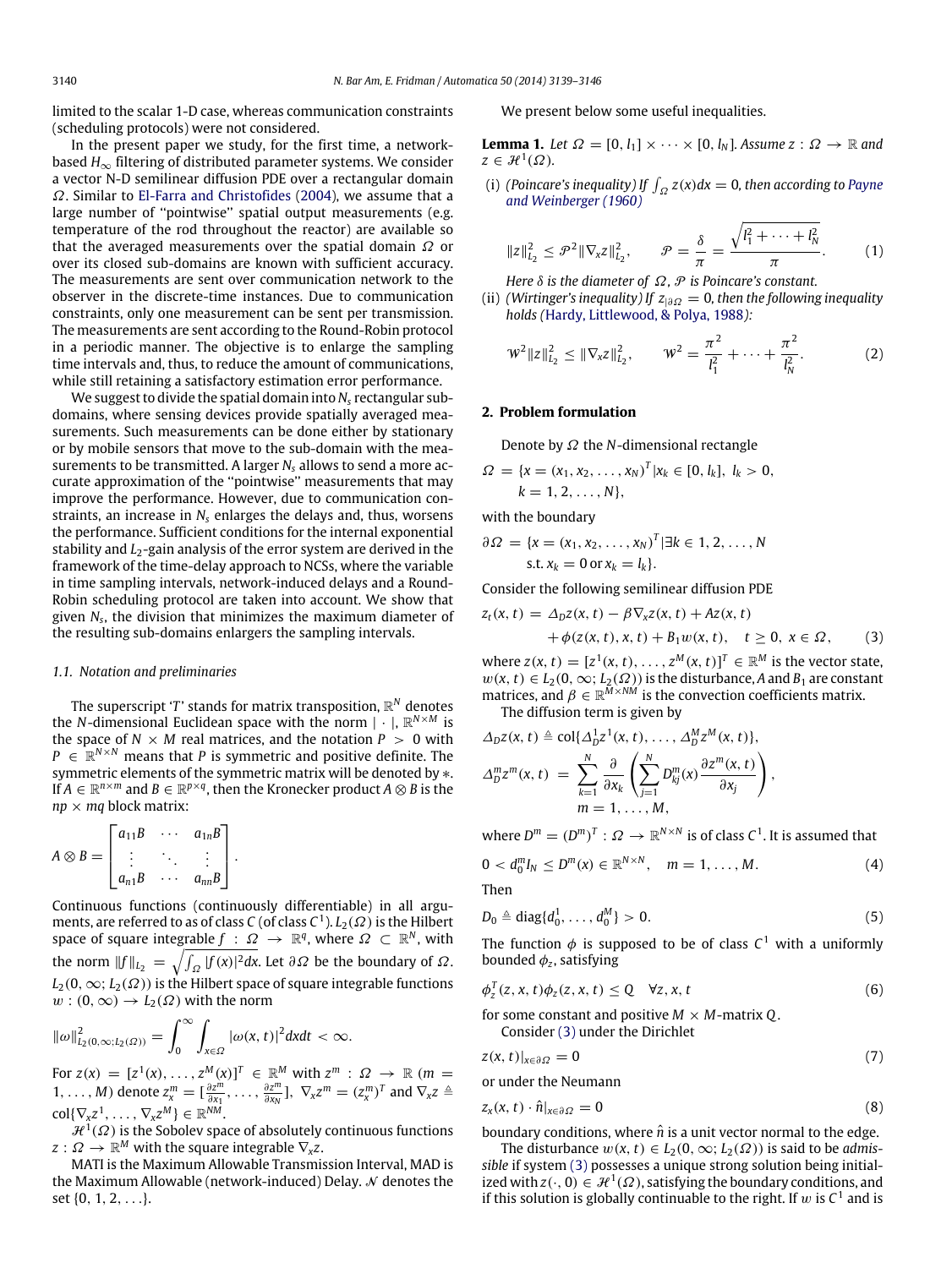<span id="page-2-0"></span>

**Fig. 1.** Round-Robin scheduling:  $n = 0, N_s, 2N_s, \ldots$ 

uniformly bounded, then by the arguments of [Fridman](#page-7-14) [and](#page-7-14) [Bar](#page-7-14) [Am](#page-7-14) [\(2013\)](#page-7-14), the strong solutions of [\(3\)](#page-1-0) under the boundary conditions [\(7\)](#page-1-1) or [\(8\)](#page-1-2) initialized with  $z(\cdot, 0) \in \mathcal{H}^1(\Omega)$  that satisfy the corresponding boundary conditions exist, and they are continuable for  $t \geq 0$ .

The measurements are sent over communication network to the observer in the discrete-time instances. In order to construct network-based *H*∞ filter we suggest to divide the spatial domain into  $N_s$  rectangular sub-domains  $\Omega_i$  covering the whole region  $\bigcup_{i=1}^{N_s} \varOmega_i = \varOmega$ , that intersect only on the boundaries

$$
\Omega_i = \{x = (x_1, x_2, \dots, x_N)^T \in \Omega | x_k \in [x_k^{\min}(i), x_k^{\max}(i)], k = 1, 2, \dots, N, i = 1, 2, \dots, N_s\}.
$$

We have  $N_s = n^1 \times \cdots \times n^N$  , where  $n^k$  is the number of subintervals of the side [0, *lk*] corresponding to *N<sup>s</sup>* . Denote

$$
\Delta_i = \int_{x_1^{\min}(i)}^{x_1^{\max}(i)} \dots \int_{x_N^{\min}(i)}^{x_N^{\max}(i)} d\xi = \int_{\Omega_i} d\xi,
$$
  

$$
\delta_i^2 = \sum_{k=1}^N [x_k^{\max}(i) - x_k^{\min}(i)]^2, \quad \delta_i \le \delta,
$$

where∆*<sup>i</sup>* and δ*<sup>i</sup>* are the volume and the diameter of Ω*<sup>i</sup>* respectively, that can be variable. Here  $\delta$  is the diameters' upper bound.

Assume that sensors provide *N<sup>s</sup>* averaged measurements

$$
y_i(t) = \frac{\int_{\Omega_i} Cz(\xi, t) d\xi}{\Delta_i} + v^i(t), \quad i = 1, 2, ..., N_s,
$$
 (9)

where *C* is a constant  $l \times M$ -matrix  $(l \leq M)$ ,  $v^{i}(t) \in \mathbb{R}^{l}$  is the measurement noise. The latter measurements are transmitted via a communication network to the observer. Let  $s_k$  denote the unbounded monotonously increasing sequence of sampling instances, i.e.

$$
0 = s_0 < s_1 < \cdots < s_k < \cdots, \quad k \in \mathcal{N}, \qquad \lim_{k \to \infty} s_k = \infty.
$$

At each sampling instant  $s_k$ , one of the measurements  $y_i(t)$  is transmitted via the network. The choice of the  $y_i(t)$  to be sampled is ruled by a Round-Robin scheduling protocol:  $y_i(t)$  are sampled one after another in the periodic manner, i.e.  $y_i(t)$  is transmitted only at the sampling instants  $t = s_{N_s p+i-1}, p \in \mathcal{N}$ . After each reception, the values of  $y_i(t)$  are updated with the newly received ones, while the other values of  $y_j(t)$  for  $j \neq i$  remain the same, as no additional information is received. This leads to the constrained data exchange expressed as

$$
y_{i,k} = \frac{\int_{\Omega_i} Cz(\xi, s_k) d\xi}{\Delta_i} + v_{i,k},
$$
  
  $i = 1, 2, ..., N_s, k = N_s p + i - 1, p \in \mathcal{N},$  (10)

where  $v_{i,k} = v^i(t_k)$  is an additive measurement disturbance (see [Fig. 1\)](#page-2-0). Denote

$$
v(x, t) = v_{i,k}, \quad x \in \Omega_i, \ t \in [t_k, t_{k+N_s}), \n i = 1, ..., N_s, \ k = N_s p + i - 1, \ p \in \mathcal{N}.
$$
\n(11)

We suppose that the transmission of the information over the network is subject to a variable and bounded communication delay  $h_k$  < MAD. Then  $t_k = s_k + h_k$  is the updating instant time of the observer. A time-delay approach to finite-dimensional networkbased control under the Round-Robin scheduling was introduced in [Liu](#page-7-7) [et al.](#page-7-7) [\(2012\)](#page-7-7). As in [Liu](#page-7-7) [et al.](#page-7-7) [\(2012\)](#page-7-7) we do not restrict the network-induced delay to be small with  $t_k = s_k + h_k < s_{k+1}$ , i.e.  $h_k < s_{k+1} - s_k$ . We assume the following:

A1. The order of the measurements  $y_i$  ( $i = 1, 2, ..., N_s$ ) is not changed over the network

<span id="page-2-1"></span>
$$
t_{k+N_s} = s_{k+N_s} + h_{k+N_s} \ge s_k + h_k = t_k, k = N_s p + i - 1, p \in \mathcal{N},
$$
\n(12)

whereas the time span between the most recent updating and the oldest sampling instant is bounded

<span id="page-2-3"></span><span id="page-2-2"></span>
$$
t_{k+N_s} - t_k + h_k = s_{k+N_s} - s_k + h_{k+N_s}
$$
  
\n
$$
\leq \text{MATI} \cdot N_s + \text{MAD} \triangleq \tau_M.
$$
 (13)

#### A2. The measurements are sent with the time-stamps.

The assumption [\(12\)](#page-2-1) makes the scheduling reasonable. The assumption A2 means that  $s_k = t_k - h_k$  is known on the observer side. The latter allows to use the Luenberger type observer of the form

$$
\hat{z}_t(x, t) = \Delta_D \hat{z}(x, t) - \beta \nabla_x \hat{z}(x, t) + A\hat{z}(x, t) + \phi(\hat{z}, x, t),
$$
\n
$$
t \in [0, t_{i-1}),
$$
\n
$$
\hat{z}_t(x, t) = \Delta_D \hat{z}(x, t) - \beta \nabla_x \hat{z}(x, t) + A\hat{z}(x, t) + \phi(\hat{z}, x, t)
$$
\n
$$
+ K_0 \left[ y_{i,k} - \frac{\int_{\Omega_i} C\hat{z}(\xi, s_k) d\xi}{\Delta_i} \right], \quad t \in [t_k, t_{k+N_s}),
$$
\n
$$
x \in \Omega_i, \quad i = 1, ..., N_s, \quad k = N_s p + i - 1, \quad p \in \mathcal{N}
$$
\n(14)

<span id="page-2-5"></span>with  $\hat{z}(x, t) \in R^M$  and a constant observer gain  $K_o$ . The observer dynamics is subject to the same boundary conditions as the state dynamics:  $\hat{z}(x, t)|_{x \in \partial \Omega} = 0$  for [\(3\),](#page-1-0) [\(7\)](#page-1-1) or  $\hat{z}_x(x, t) \cdot \hat{n}|_{x \in \partial \Omega} = 0$ for [\(3\),](#page-1-0) [\(8\).](#page-1-2) By using the step method (i.e. considering  $t \in [0, t_0)$ ,  $t \in [t_0, t_1), \ldots$  and applying the arguments of [Fridman](#page-7-14) [and](#page-7-14) [Bar](#page-7-14) [Am](#page-7-14) [\(2013\)](#page-7-14), the strong solutions of [\(14\)](#page-2-2) under the corresponding boundary conditions initialized with  $\hat{z}(\cdot, 0) \in \mathcal{H}^1(\Omega)$  that satisfy the boundary conditions exist. Moreover, these solutions are continuable for  $t > 0$ .

Let  $e(x, t) = z(x, t) - \hat{z}(x, t)$  be the estimation error. Then the error dynamics is governed by

<span id="page-2-4"></span>
$$
e_{t}(x, t) = \Delta_{D}e_{x}(x, t) - \beta \nabla_{x}e(x, t) + Ae(x, t)
$$
  
+  $\phi'e(x, t) + B_{1}w(x, t), t \in [0, t_{i-1}),$   

$$
e_{t}(x, t) = \Delta_{D}e_{x}(x, t) - \beta \nabla_{x}e(x, t) + Ae(x, t)
$$
  
+  $\phi'e(x, t) - K_{0} \left[ \frac{\int_{\Omega_{i}} Ce(\xi, t_{k} - h_{k}) d\xi}{\Delta_{i}} \right]$   
-  $K_{0}v(x, t) + B_{1}w(x, t), t \in [t_{k}, t_{k+N_{s}}),$   
 $x \in \Omega_{i}, i = 1, 2, ..., N_{s}, k = N_{s}p + i - 1, p \in \mathcal{N},$ 

where  $\phi' \triangleq \int_0^1 \phi_z(\hat{z}(x, t) + \alpha e(x, t), x, t) d\alpha$ . Due to [\(6\),](#page-1-3) by applying Jensen's inequality we obtain

<span id="page-2-7"></span><span id="page-2-6"></span>
$$
\phi'^T \phi' \le \int_0^1 \phi_z^T (\hat{z} + \alpha e, x, t) \phi_z (\hat{z} + \alpha e, x, t) d\alpha \le Q \tag{16}
$$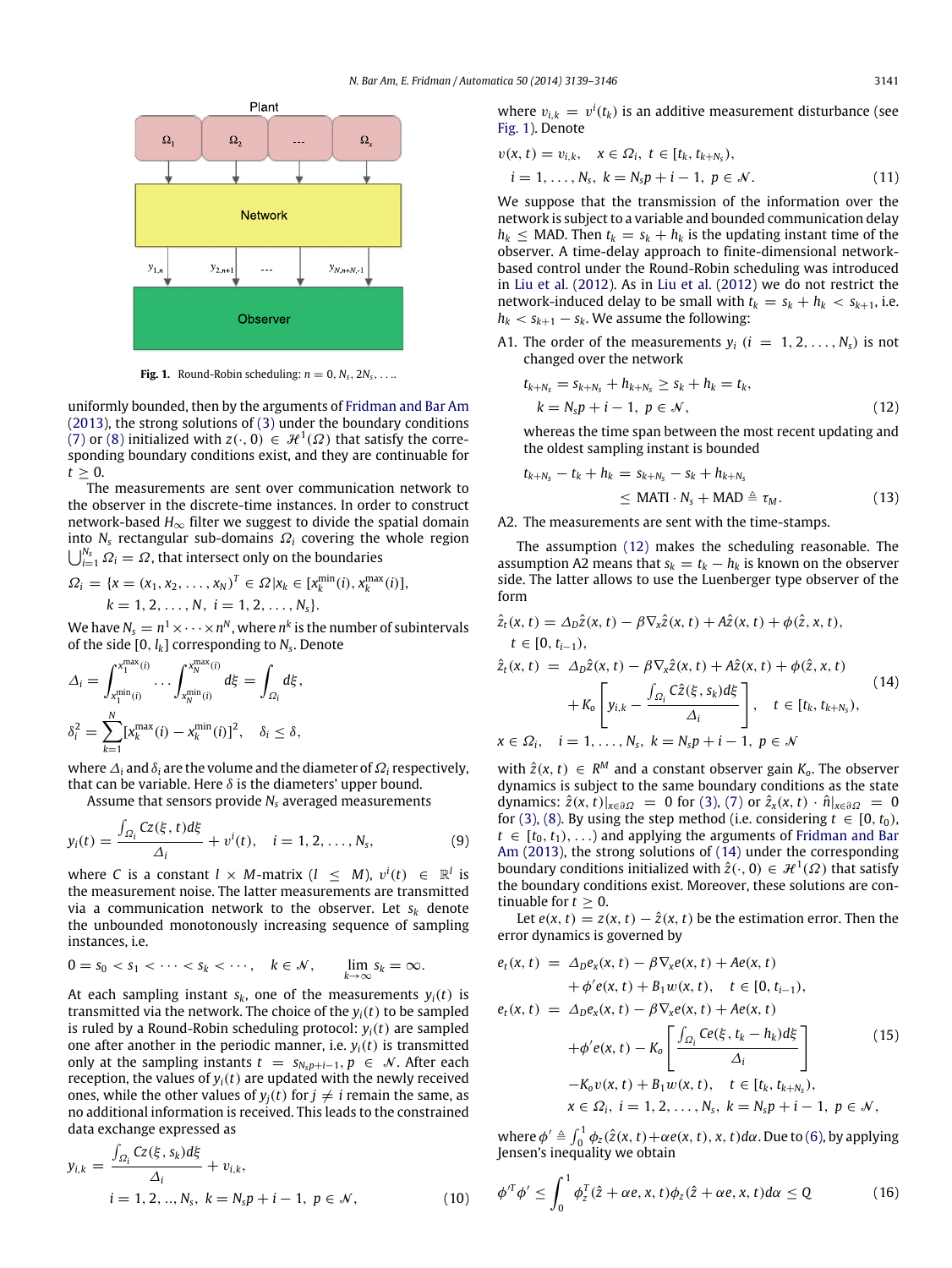for all *z*ˆ, *e*, *x*, *t*. The boundary conditions for the error dynamics are

$$
e(x, t)|_{x \in \partial \Omega} = 0 \tag{17}
$$

for [\(3\)](#page-1-0) under the Dirichlet boundary conditions [\(7\)](#page-1-1) and

$$
e_{x}(x,t)\cdot\hat{n}|_{x\in\partial\Omega}=0\tag{18}
$$

for [\(3\)](#page-1-0) under the Neumann boundary conditions [\(8\).](#page-1-2)

Following the time-delay approach to sampled-data control [\(Fridman,](#page-7-19) [Seuret,](#page-7-19) [&](#page-7-19) [Richard,](#page-7-19) [2004\)](#page-7-19), denote

$$
\tau_i(t) = t - t_k + h_k, \quad t \in [t_k, t_{k+N_s}), \n i = 1, 2, ..., N_s, \quad k = N_s p + i - 1, \ p \in \mathcal{N}.
$$
\n(19)

Then  $t_k - h_k = t - \tau_i(t)$  and, due to [\(13\),](#page-2-3)

$$
\tau_i(t) \leq t_{k+N_s} - t_k + h_k \leq \tau_M, \quad i=1,2,\ldots,N_s.
$$

Similar to [Fridman](#page-7-14) [and](#page-7-14) [Bar](#page-7-14) [Am](#page-7-14) [\(2013\)](#page-7-14), we shall use the elementary relation

$$
\frac{\int_{\Omega_i} e(\xi, t - \tau_i(t))d\xi}{\Delta_i} = e(x, t) - f_i(x, t) - \rho_i, \quad x \in \Omega_i,
$$

where  $\rho_i = \rho_i(t)$  and where

$$
f_i(x, t) \triangleq \frac{\int_{\Omega_i} [e(x, t) - e(\xi, t)] d\xi}{\Delta_i},
$$

$$
\rho_i \triangleq \frac{\int_{\Omega_i} \int_{t-\tau_i(t)}^t e_s(\xi, s) ds d\xi}{\Delta_i}.
$$

Hence, the error system can be presented as

$$
e_{t}(x, t) = \Delta_{D}e(x, t) - \beta \nabla_{x}e(x, t) + Ae(x, t) + (\phi' - K_{0}C)e(x, t) + K_{0}Cf_{i}(x, t) + K_{0}C\rho_{i} + B_{1}w(x, t) - K_{0}v(x, t), t \ge t_{N_{s}-1}, x \in \Omega_{i}, i = 1, ..., N_{s}.
$$
 (20)

The initial condition *e*(*x*, *t*) (*t* ∈ [0,  $t_{N_s-1}$ ]) for [\(20\)](#page-3-0) is defined as a strong solution of [\(15\),](#page-2-4) where  $e(\cdot, 0) \in \mathcal{H}^1(\Omega)$  satisfies the boundary conditions.

Since  $f_{ix}(x, t) = e_x(x, t)$  and  $\int_{\Omega_i} f_i(x, t) dx = 0$ , Poincare's inequality [\(1\)](#page-1-4) implies

$$
\int_{\Omega_{i}}\left[|\nabla_{x}e^{m}(x,t)|^{2}-\frac{\pi^{2}}{\delta_{i}^{2}}|f_{i}^{m}(x,t)|^{2}\right]dx\geq0,\quad t\geq t_{N_{s}-1}.\tag{21}
$$

Note that the Lyapunov-based analysis of [\(20\)](#page-3-0) under the corresponding boundary conditions in the case of scalar *z* and *x* with  $s_k = t_k$  [and](#page-7-14)  $h_k = 0$  was considered in [Fridman](#page-7-14) and [Bar](#page-7-14) [Am](#page-7-14) [\(2013\)](#page-7-14), where  $\rho_i$  was multiplied by  $\frac{1}{t-t_k}$ .

For the system [\(20\),](#page-3-0) we choose the Lyapunov–Krasovskii functional of the form

$$
V(t) = V_P + V_S + V_R,
$$
  
\n
$$
V_P = \int_{\Omega} e^T(x, t) P_1 e(x, t) dx
$$
  
\n
$$
+ \sum_{m=1}^{M} \int_{\Omega} p_3^m e_x^m(x, t) D^m(x) \nabla_x e^m(x, t) dx,
$$
  
\n
$$
V_S = \int_{\Omega} \int_{t-\tau_M}^t e^{2\alpha(s-t)} e^T(x, s) Se(x, s) ds dx,
$$
\n
$$
V_S = \int_{\Omega} \int_{t-\tau_M}^0 e^{2\alpha(s-t)} e^T(x, s) Se(x, s) ds dx,
$$
\n(22)

$$
V_R = \tau_M \int_{\Omega} \int_{-\tau_M}^{\infty} \int_{t+\theta}^{t} e^{2\alpha(s-t)} e_s^T(x, s) Re_s(x, s) ds d\theta dx,
$$

with positive matrices  $P_1,$   $S,$   $R \in \mathbb{R}^{M \times M}$  and positive diagonal  $M \times$ *M*-matrix  $P_3 = \text{diag}\{p_3^1, \ldots, p_3^M\}$ . This *V* extends the construction of [Fridman](#page-7-15) [and](#page-7-15) [Blighovsky](#page-7-15) [\(2012\)](#page-7-15) to N-D case. Following [Liu](#page-7-20) [and](#page-7-20)

<span id="page-3-6"></span><span id="page-3-5"></span><span id="page-3-1"></span>

<span id="page-3-7"></span>**Fig. 2.** Spatial design dilemmas for 2-D problem.

[Fridman](#page-7-20) [\(2014\)](#page-7-20), in order to guarantee that *V*(*t*) is defined for all *t* ≥ *t*<sub>N<sub>s−1</sub></sub> we set *e*(*x*, *t*) ≡ *e*(*x*, 0) for *t* < 0.

Our objective is to find a constant gain *K<sup>o</sup>* that internally exponentially stabilizes the error system, i.e. exponentially stabilizes the disturbance-free system in the sense that the following holds:

$$
V(t) \leq e^{-2\alpha(t-t_{N_s-1})} V(t_{N_s-1}), \quad t \geq t_{N_s-1},
$$

where  $\alpha > 0$  is the decay rate. While internally stabilizing the parabolic error process, the influence of the admissible external disturbances on the controlled output

$$
\zeta(x,t) = C_1 e(x,t) \tag{23}
$$

with a constant matrix  $C_1 \in R^{q \times M}$  is to be attenuated.

The following  $H_{\infty}$  filtering problem is thus under study. Given  $\gamma$  > 0, it is required to find an observer [\(14\)](#page-2-2) that internally exponentially stabilizes the estimation error dynamics [\(20\)](#page-3-0) and leads to a negative performance index

$$
J(T) = \int_{t_{N_S-1}}^{T} \int_{\Omega} \Big[ |\zeta(x, t)|^2 - \gamma^2 [|w(x, t)|^2 + |v(x, t)|^2] \Big] dx dt
$$
  
<  $V(t_{N_S-1}) \quad \forall T > t_{N_S-1}$  (24)

<span id="page-3-0"></span>for all admissible disturbances such that

<span id="page-3-4"></span><span id="page-3-2"></span>
$$
\int_{\Omega} [ |w(x, t)|^2 + |v(x, t)|^2 ] dx > 0, \quad t > t_{N_s - 1}.
$$
 (25)

Then it is said that the error dynamics [\(20\)](#page-3-0) has an *L*<sub>2</sub>-gain less than  $\nu$ .

<span id="page-3-8"></span>In the design process, the geometrical properties of the sensors (leading to a certain choice of convenient sub-domains Ω*i*) should be taken into account. We will show that given *N<sup>s</sup>* , the division with the minimum diameters' bound  $\delta$  enlarges  $\tau_M$  leading to a larger maximum sampling interval MATI =  $(\tau_M - \text{MAD})/N_s$ . In the 2-D case as shown in [Fig. 2\(](#page-3-1)a), where  $N_s = 2$ , the choice of the right rectangular with the smallest maximum diagonal leads to a larger MATI. Increasing *N<sup>s</sup>* (the accuracy of the measurements to be transmitted) enlarges  $\tau_M$  as well as the amount of communications. Our objective is to maximize MATI. By verifying the feasibility of the LMIs of [Theorem 1](#page-4-0) below, we will optimize the choice of *N<sup>s</sup>* . For example, in the case of [Fig. 2\(](#page-3-1)b), for MAD  $\rightarrow$  0 the left division may be preferable, but for MAD  $\rightarrow \tau_M$  it may happen that only the right one guarantees the desired performance of the error system.

#### **3. Main results:** *L***2-gain analysis and design**

In order to solve the problem we will derive sufficient conditions for the following dissipative inequality

<span id="page-3-3"></span>
$$
W(t) \triangleq \dot{V}(t) + 2\alpha V(t) + \sum_{i=1}^{N_s} \int_{\Omega_i} \{ |\zeta(x, t)|^2 - \gamma^2 [|w(x, t)|^2 + |v(x, t)|^2] \} dx < 0, \quad \alpha > 0, \ t \ge t_{N_s - 1}
$$
 (26)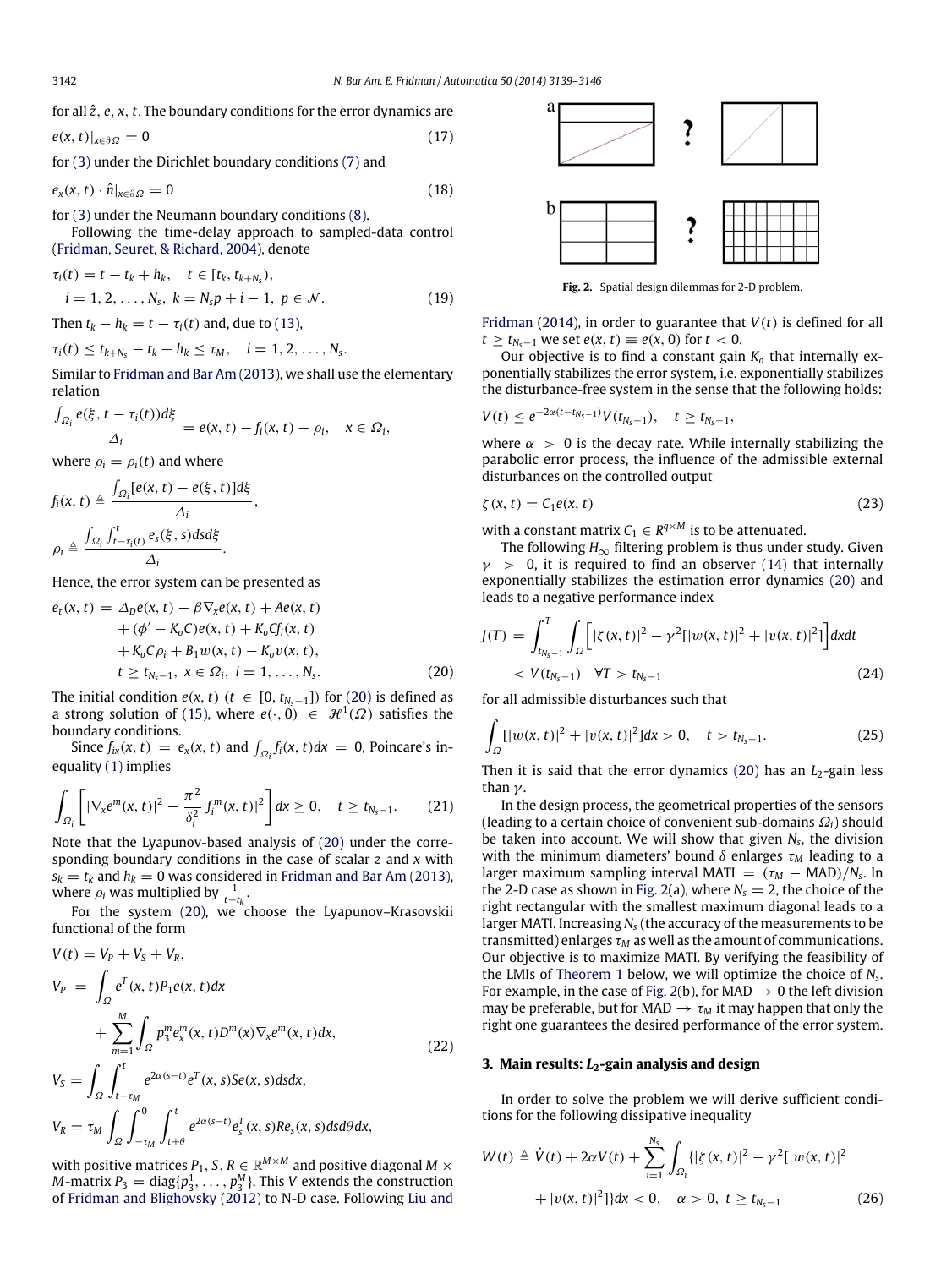to hold along the trajectories of [\(20\)](#page-3-0) with the corresponding boundary conditions provided [\(25\)](#page-3-2) is valid. The integration of [\(26\)](#page-3-3) in *t* from  $t_{N_s-1}$  to *T* would yield [\(24\)](#page-3-4) since *V* ≥ 0. For the unper-turbed system [\(20\),](#page-3-0) [\(26\)](#page-3-3) implies  $\dot{V}(t) + 2\alpha V(t) < 0$  and, thus, the exponential stability of [\(20\)](#page-3-0) with the decay rate  $\alpha$ .

<span id="page-4-0"></span>**Theorem 1.** Given positive scalars  $N_s$ ,  $\delta$ ,  $\gamma$  ,  $\alpha$ ,  $\tau_M$  and a matrix  $K_o \in \mathbb{R}^{M \times l}$ , let there exist a matrix  $G \in \mathbb{R}^{M \times M}$ , positive  $M \times M$ -matrices  $P_1$ , *S* and *R*, diagonal *M* × *M*-matrices  $P_3$  > 0 and  $P_2$ , and scalars  $\lambda_0 > 0$ ,  $\lambda_i > 0$  ( $j = 1, 2$ ) and  $\lambda_0 > 0$  for the Dirichlet or  $\lambda_0 = 0$  for *the Neumann boundary conditions such that the following LMIs are feasible:*

$$
E \triangleq \begin{bmatrix} R & G \\ R & \end{bmatrix} > 0, \qquad \Phi_{\gamma} < 0,\tag{27}
$$

*where*

$$
\Phi_{\gamma} = \begin{bmatrix}\n\psi_{s} & | & P_{2}B_{1} & P_{2}K_{o} \\
| & | & P_{3}B_{1} & P_{3}K_{o} \\
| & 0 & 0 \\
| & - & - & - \\
| & -\gamma^{2}I_{q} & 0 \\
| & * & -\gamma^{2}I_{M}\n\end{bmatrix}
$$
\n(28)

*and*

$$
\Psi_{s} = \begin{bmatrix}\n\Phi_{11} & \Phi_{12} & \Phi_{13} & \Phi_{14} & -P_{2}\beta & \Phi_{16} & \Phi_{17} & P_{2} \\
\ast & \Phi_{22} & \Phi_{23} & \Phi_{24} & \Phi_{25} & 0 & 0 & \Phi_{28} \\
\ast & \ast & -\frac{\lambda_{1}\pi^{2}}{\delta^{2}}I_{M} & 0 & 0 & 0 & 0 & 0 \\
\ast & \ast & \ast & -\lambda_{2}I_{M} & 0 & 0 & 0 & 0 \\
\ast & \ast & \ast & \ast & \Phi_{55} & 0 & 0 & 0 \\
\ast & \ast & \ast & \ast & \ast & \ast & \Phi_{66} & \Phi_{67} & 0 \\
\ast & \ast & \ast & \ast & \ast & \ast & \ast & \ast & \ast & -\lambda_{Q}I_{M}\n\end{bmatrix}.
$$
\n(29)

*Here*

$$
\Phi_{11} = 2\alpha P_1 + P_2(A - K_0C) + (A - K_0C)^T P_2 + S \n- Re^{-2\alpha\tau_M} + \lambda_2 I_M - \lambda_0 \sum_{k=1}^M \frac{\pi^2}{I_k^2} I_M + \lambda_0 Q + C_1^T C_1,
$$
\n
$$
\Phi_{12} = P_1 - P_2 + P_3(A - K_0C),
$$
\n
$$
\Phi_{13} = \Phi_{14} = P_2 K_0 C,
$$
\n
$$
\Phi_{16} = (R - G)e^{-2\alpha\tau_M} - \lambda_2 I_M, \qquad \Phi_{17} = Ge^{-2\alpha\tau_M},
$$
\n
$$
\Phi_{22} = R\tau_M^2 - 2P_3, \qquad \Phi_{23} = \Phi_{24} = P_3 K_0 C,
$$
\n
$$
\Phi_{25} = -P_3 \beta, \qquad \Phi_{28} = P_3,
$$
\n
$$
\Phi_{55} = -2D_0 (P_2 - \alpha P_3) \otimes I_N + [\lambda_0 + \lambda_1] I_{MN},
$$
\n
$$
\Phi_{66} = (G + G^T - 2R)e^{-2\alpha\tau_M} + \lambda_2 I_M,
$$
\n
$$
\Phi_{67} = (R - G)e^{-2\alpha\tau_M}, \qquad \Phi_{77} = -Re^{-2\alpha\tau_M} - Se^{-2\alpha\tau_M}.
$$

*Then the error system* [\(20\)](#page-3-0) *under the Dirichlet* [\(17\)](#page-3-5) *or under the Neumann* [\(18\)](#page-3-6) *boundary conditions is internally exponentially stable with the decay rate* α *and has L*2*-gain less than* γ *. Moreover, if the above conditions are feasible with*  $\alpha = 0$ *, then* [\(20\)](#page-3-0) *is internally exponentially stable with a small enough decay rate and has L<sub>2</sub>-gain less than* γ *.*

See [Appendix](#page-6-0) for the proof.

**Remark 1.** Note that  $\delta$  appears only in  $\Phi_{33} = -\frac{\lambda_1 \pi^2}{s^2}$  $\frac{1\pi}{\delta^2} I_M$  of  $\Phi_\gamma$ , meaning that a smaller  $\delta$  enlarges  $\tau_M$  that preserves the  $H_{\infty}$  performance. Therefore, given *N<sup>s</sup>* one has to choose such a division of  $\Omega$  that minimizes the maximum diameter of the resulting subdomains. This choice enlarges MATI  $= \frac{\tau_M - \text{MAD}}{N_s}$ .

**Remark 2.** Compared to [Fridman](#page-7-14) [and](#page-7-14) [Bar](#page-7-14) [Am](#page-7-14) [\(2013\)](#page-7-14) and [Fridman](#page-7-15) [and](#page-7-15) [Blighovsky](#page-7-15) [\(2012\)](#page-7-15), an improved technique (based on *S*procedure) is presented (see [Appendix\)](#page-6-0) leading to less restrictive LMIs under the Dirichlet than under the Neumann boundary conditions. The LMIs are less restrictive due to the negative term  $-\lambda_0 \sum_{k=1}^{M} \frac{\pi^2}{l^2}$  $\frac{\pi^2}{l_k^2} I_M$  in  $\Phi_{11}$  of [\(28\).](#page-4-1)

If *K<sup>o</sup>* is unknown then the matrix inequalities of [Theorem 1](#page-4-0) are nonlinear. In order to linearize these inequalities we follow the method of [Suplin,](#page-7-21) [Fridman,](#page-7-21) [and](#page-7-21) [Shaked](#page-7-21) [\(2007\)](#page-7-21): assume  $P_3 = \varepsilon P_2$ and denote  $Y = P_2K_0$ . We obtain the following result for the *H*∞ filter design:

<span id="page-4-4"></span><span id="page-4-2"></span><span id="page-4-1"></span>**Corollary 2.** *Given positive scalars*  $N_s$ ,  $\delta$ ,  $\gamma$ ,  $\alpha$ ,  $\tau_M$  *and a tuning parameter*  $\varepsilon$ , let there exist matrices  $G \in \mathbb{R}^{M \times M}$  and  $Y \in \mathbb{R}^{M \times I}$ , *positive M* × *M*-matrices  $P_1$ , *S* and *R*, diagonal *M* × *M*-matrices  $P_3$  > 0 *and*  $P_2$ *, and scalars*  $\lambda_0 > 0$ ,  $\lambda_i > 0$  ( $j = 1, 2$ ) *and*  $\lambda_0 > 0$  *for the Dirichlet or*  $\lambda_0 = 0$  *for the Neumann boundary conditions such that the LMIs* [\(27\)](#page-4-2) *are feasible, where*  $\Phi_{\gamma}$  *is given by* [\(28\)](#page-4-1) *with*  $P_3B_1$ *,*  $P_2K_0$ *and*  $P_3K_0$  *replaced by*  $\epsilon P_2B_1$ , *Y* and  $\epsilon Y$  *respectively, and where*  $\Psi_s$  *is given by* [\(29\)](#page-4-3) *with*

<span id="page-4-3"></span>
$$
\Phi_{11} = 2\alpha P_1 + P_2 A + A^T P_2 - YC - C^T Y^T + S \n- Re^{-2\alpha\tau_M} + \lambda_2 I_M - \lambda_0 \sum_{k=1}^N \frac{\pi^2}{l_k^2} I_M + \lambda_0 Q + C_1^T C_1, \n\Phi_{12} = P_1 - P_2 + \varepsilon P_2 A - \varepsilon Y C, \n\Phi_{13} = \Phi_{14} = P_2 A - Y C, \n\Phi_{16} = (R - G)e^{-2\alpha\tau_M} - \lambda_2 I_M, \qquad \Phi_{17} = Ge^{-2\alpha\tau_M}, \n\Phi_{22} = R\tau_M^2 - 2P_3, \qquad \Phi_{23} = \Phi_{24} = \varepsilon (P_2 A - Y C), \n\Phi_{25} = -\varepsilon P_2 \beta, \qquad \Phi_{28} = \varepsilon P_2, \n\Phi_{55} = -2D_0 (P_2 - \alpha \varepsilon P_2) \otimes I_N + [\lambda_0 + \lambda_1] I_{MN}, \n\Phi_{66} = (G + G^T - 2R)e^{-2\alpha\tau_M} + \lambda_2 I_M, \n\Phi_{67} = (R - G)e^{-2\alpha\tau_M}, \qquad \Phi_{77} = -Re^{-2\alpha\tau_M} - Se^{-2\alpha\tau_M}.
$$

*Then the error system* [\(20\)](#page-3-0) *with the observer gain*  $K_0 = P_2^{-1}Y$  *under the Dirichlet* [\(17\)](#page-3-5) *or under the Neumann* [\(18\)](#page-3-6) *boundary conditions is internally exponentially stable with the decay rate* α *and has L*<sub>2</sub>*-gain less than*  $\gamma$ *. Moreover, if the above conditions are feasible with*  $\alpha = 0$ *, then* [\(20\)](#page-3-0) *is internally exponentially stable with a small enough decay rate and has L*2*-gain less than* γ *.*

**Remark 3.** Practical implementation of the above  $H_{\infty}$  filter involves a synchronization method for the sensors and observer nodes that may lead to errors in *sk*. For simplicity, in the present paper we ignore the latter errors. See e.g. [Seuret](#page-7-22) [and](#page-7-22) [Richard](#page-7-22) [\(2008\)](#page-7-22) for the corresponding stability analysis (not including  $H_{\infty}$  performance and scheduling protocols) in the case of finite-dimensional systems.

**Remark 4.** Different from the distributed estimation considered e.g. in [Zhang,](#page-7-23) [Feng,](#page-7-23) [and](#page-7-23) [Yu](#page-7-23) [\(2012\)](#page-7-23), where each node has a local estimate of the state by employing his measurement and estimates from his neighbors, we construct a global (centralized) observer that is based on all (but delayed) sensor measurements. Thus we have no problem of disagreements among the various local estimates.

#### *3.1. Discussions: the case of ''pointwise'' measurements*

For large-scale plants (e.g. air polluted areas), a more realistic situation arises when there are some subregions in  $\Omega$  without measurements. In the  $H_{\infty}$  filtering framework, our results can be extended to this case provided the subregions without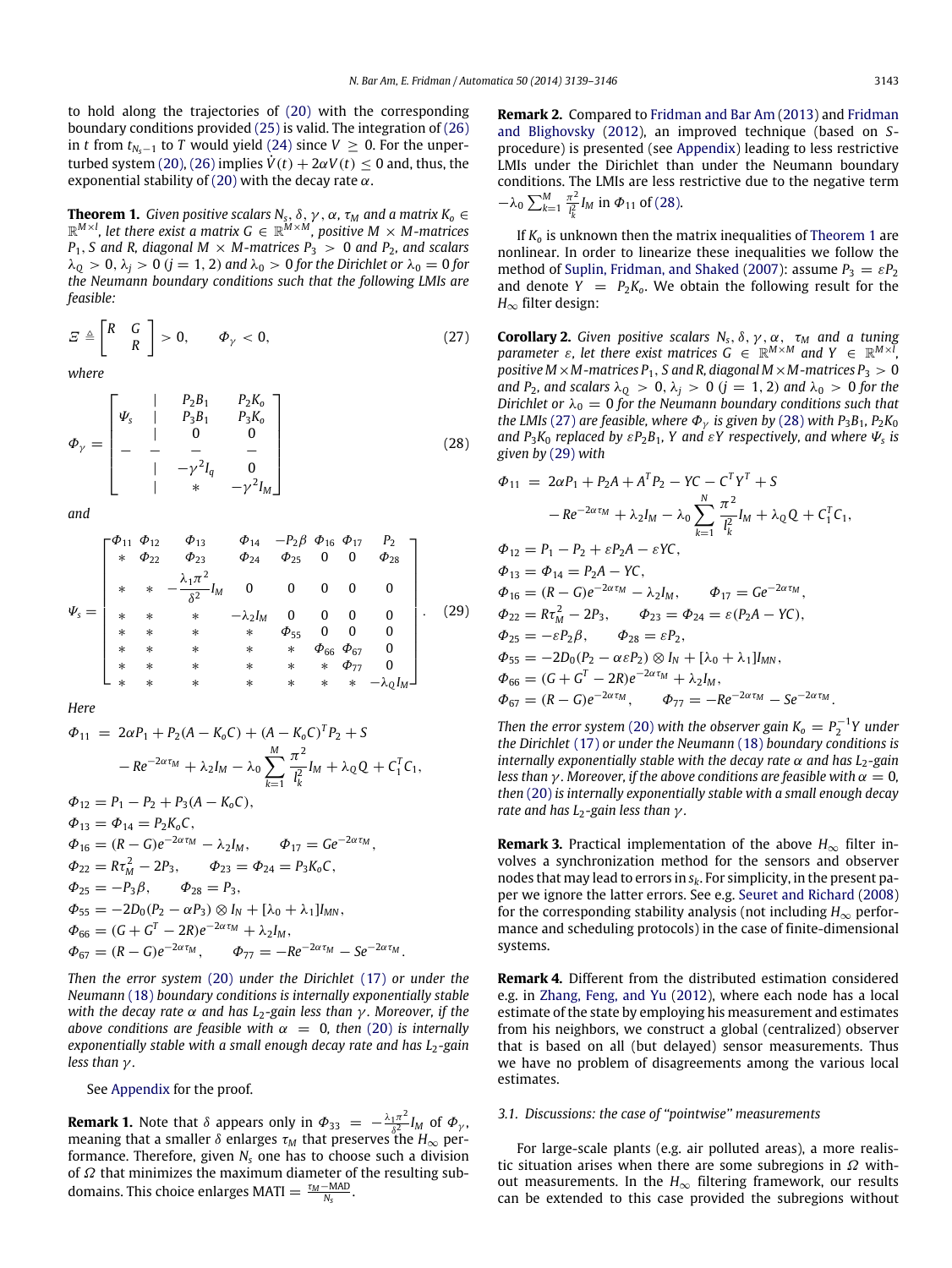measurements are non-disturbed. Consider [\(3\).](#page-1-0) Denote by  $\Omega_0$  the non-disturbed sub-domain of  $Ω$  (where  $w \equiv 0$ ), and by  $Ω<sub>i</sub>$  (*i* =  $1, \ldots, N_s$ ) the disturbed small rectangular sub-domains with diagonals  $\delta_i$ . Assume that  $\bigcup_{i=0}^{N_s} \Omega_i = \Omega$  and that  $\Omega_i$   $(i = 0, \ldots, N_s)$ intersect only on the boundaries. Suppose that *N<sup>s</sup>* sensors provide ''pointwise'' measurements defined by [\(9\).](#page-2-5)

Under the same assumptions on  $s_k$ ,  $\eta_k$  as above and under the Round Robin scheduling protocol, let the measurements be defined by [\(10\).](#page-2-6) Consider the observer given by [\(14\)](#page-2-2) and by

$$
\begin{aligned} \hat{z}_t(x,t) &= \Delta_D \hat{z}(x,t) - \beta \nabla_x \hat{z}(x,t) + A\hat{z}(x,t) + \phi(\hat{z},x,t), \\ t &\ge 0, \ x \in \Omega_0. \end{aligned} \tag{30}
$$

Then the error system can be presented as [\(20\)](#page-3-0) and

$$
e_t(x, t) = \Delta_D e(x, t) - \beta \nabla_x e(x, t) + A e(x, t) + \phi' e(x, t)
$$
  
\n
$$
t \ge 0, x \in \Omega_0.
$$
\n(31)

Consider  $J(T)$  defined by [\(24\).](#page-3-4) We are looking for conditions that guarantee  $J(T)$  < 0 for all  $T > t_{N<sub>s-1</sub>}$  and for all admissible  $w \in L_2(0, ∞; L_2(Ω))$  :  $w_{|x \in \Omega_0} \equiv 0$  subject to [\(25\).](#page-3-2)

By modifying the proof of [Theorem 1,](#page-4-0) we arrive at the following conditions that guarantee  $L_2$ -gain less than  $\gamma$  for the error system: [\(27\)](#page-4-2) and  $\Phi_{s|K_0=0}$  < 0. Note that the latter LMI guarantees the exponential stability of the unperturbed error dynamics with  $K_0 =$ 0. Therefore, the observer with  $K_0 = 0$  (that does not use the measurements) leads to a finite  $\gamma$  of the error system, but  $K_0 \neq 0$ may significantly enhance the performance (see [Example 1](#page-5-0) below).

**Remark 5.** In the case of non-collocated disturbances and sensors, an extension of the presented results to the case of ''pointwise'' measurements is not clear. Thus, in 1-D case and the ''pointwise'' measurements, the Lyapunov analysis may be based on a combination of the Lyapunov–Krasovskii method with Halanay's inequality [\(Fridman](#page-7-15) [&](#page-7-15) [Blighovsky,](#page-7-15) [2012\)](#page-7-15). However, Halanay's inequality is not applicable to  $L_2$ -gain analysis. The presented results can be extended to networked Luenberger type observer of the unperturbed N-D diffusion PDEs under the ''pointwise'' measurements. Such an extension may be a topic for the future research.

#### **4. Examples**

<span id="page-5-0"></span>**Example 1.** Consider  $H_{\infty}$  filtering of the scalar 2-D PDE [\(3\)](#page-1-0) with the controlled output [\(23\)](#page-3-7) and the measurements [\(10\),](#page-2-6) where  $d_0 =$  $10^{-4}$ ,  $A = \beta = \phi = 0$ ,  $\Omega = [0, 0.1] \times [0, 0.06]$  and  $C_1 =$  $B_1 = C = 1$ . This PDE with  $B_1 = 0$  was considered in [Demetriou](#page-7-8) [\(2010\)](#page-7-8). We take  $N_s$  as in the [Table 1](#page-5-1) and choose such a division of Ω into *N<sup>s</sup>* equal rectangles that corresponds to the minimum diameter  $\delta$  (see [Table 1\)](#page-5-1). Thus, for  $N_s = 2$  the division of the side [0, 0.1] into two subintervals (i.e.  $N_s = 2 \times 1$ ) leads to a smaller  $\delta^2 = 0.05^2\!+\!0.06^2 = 0.0061$  than the division of the side [0, 0.06] into two subintervals ( $N_{\rm s}=1\!\times\!2$ ) with  $\delta^2=0.1^2\!+\!0.03^2=0.019$ .

Consider the Neumann boundary conditions. Using [Theorem 1](#page-4-0) with  $\lambda_0 = 0$ ,  $K_0 = 0.2$ ,  $\alpha = 0$  and  $\gamma = 10.1$  we find the maximum values of  $\tau_M$  that guarantee  $J(T) < 0$  (see [Table 1\)](#page-5-1). For MAD = 0.4, the strategy of dividing the whole region  $\Omega$  into two parts results in the maximum sampling interval bound MATI. For large  $MAD = 3.5$ , only the division into  $N_s = 6$  subdomains preserves the error performance provided the sampling is fast enough with  $MATI = 0.04$ .

Note that under the Dirichlet boundary conditions, where the LMIs of [Theorem 1](#page-4-0) are used with  $\lambda_0 \neq 0$ , the resulting values of  $\gamma$ (for the same values of  $\tau_M$  and  $\delta$ ) are essentially smaller: e.g. for  $N_s = 2 \times 1$  and  $\tau_M = 2.5$  the resulting  $\gamma = 5.3$  (instead of 10.1 in [Table 1\)](#page-5-1). Simulation of  $J(T)$  under the Dirichlet boundary conditions corresponding to the error system with the zero initial

<span id="page-5-1"></span>

| э<br>n<br>ı<br>ır<br>----<br>$\sim$ |  |
|-------------------------------------|--|
|                                     |  |

| Example 1: $\gamma = 10.1$ and the Neumann boundary conditions. |  |  |  |  |
|-----------------------------------------------------------------|--|--|--|--|
|-----------------------------------------------------------------|--|--|--|--|

| N,               | δ      | $\tau_M$ | MATI (MAD $= 0.4$ ) |
|------------------|--------|----------|---------------------|
| $1 = 1 \times 1$ | 0.1166 |          |                     |
| $2 = 2 \times 1$ | 0.0781 | 2.5      | 1.05                |
| $4 = 2 \times 2$ | 0.0583 | 3.37     | 0.7425              |
| $6 = 3 \times 2$ | 0.0448 | 3.75     | 0.5583              |

<span id="page-5-2"></span>



conditions and  $N_s = 2 \times 1$ ,  $\gamma = 5.3$ ,  $c \equiv 1$ ,  $h_k \equiv h = 0.4$ ,  $s_{k+1} - s_k = 1.05$ , where  $v_{i,k} = 50 \cos(t_k - h)e^{-0.01(t_k - h)}$ ,  $w(x, t) =$  $e^{-0.01t}$ , and  $V(t_k) = 0$ ,  $k < N_s$ , confirms the theoretical result (see [Fig. 3\)](#page-5-2). Moreover, simulations show that for the above choice of  $N_s$ , *h*, MATI and the disturbances,  $J(T)$  becomes non-negative for some  $T > 0$  if  $\gamma = 5.1$  (to be compared with  $\gamma = 5.3$  in [Table 1\)](#page-5-1), i.e. the results of [Theorem 1](#page-4-0) are not conservative.

Consider next the case of ''pointwise'' collocated disturbances and sensors under the Dirichlet boundary conditions. Note that for  $K_0 = 0$  the conditions of [Theorem 1](#page-4-0) guarantee that  $J(T) < 0$  for  $\gamma$  = 2.7. For  $K_0$  = 0.5 and  $\delta$  = 0.001 [Theorem 1](#page-4-0) guarantees a smaller  $\gamma$  = 1.5 for  $\tau_M$  = 0.6. Thus, in the case of  $N_s$  = 5 ''pointwise'' disturbances and sensors inside of rectangles with the diagonals not greater than 0.001, MAD  $= 0.1$ , MATI  $= 0.1$  and under Round Robin scheduling protocol,  $K_0 = 0.5$  leads to error dynamics with a reduced  $L_2$ -gain  $\gamma = 1.5$ .

**Example 2.** Consider the chemical reactor model from [Smagina](#page-7-3) [and](#page-7-3) [Sheintuch](#page-7-3) [\(2006\)](#page-7-3) governed by [\(3\)](#page-1-0) under the Neumann boundary conditions with the controlled output [\(23\)](#page-3-7) and the measurements [\(10\),](#page-2-6) where  $M = 2$ ,  $N = 1$ ,  $\Omega = [0, 10]$ ,  $D_0 =$ diag{0.01, 0.005},  $\beta = \text{diag}{0.011, 1.1}$ ,

$$
A = \begin{bmatrix} 0 & 0.01 \\ -0.45 & -0.2 \end{bmatrix}, \qquad B_1 = \begin{bmatrix} 1 \\ 1 \end{bmatrix}, \\ C_1 = [1 \ 0], \qquad C = I_2.
$$

The nonlinearity  $\phi = \text{col}\{\phi_1(z^1), 0\}$  is assumed to satisfy  $\frac{d\phi_1}{dz^1} \in$ [0, 0.01]. This model accounts for an activator temperature  $z<sup>1</sup>$ , that undergoes reaction (expressed as  $0.01z^2 + \phi$ ), advection and diffusion, and for a fast inhibitor concentration  $z^2$ , which may be advected by the flow. The elements of  $\beta$  are convective velocities.

By dividing the interval  $\Omega = [0, 10]$  into  $N_s = 20$  equal subintervals of the length  $\delta$  and applying [Corollary 2](#page-4-4) with  $\tau_M = \epsilon$ 0.25 and  $\gamma = 10$  we arrive at  $K_o = \begin{bmatrix} 0.5777 & -0.0542 \\ -0.4080 & 0.1216 \end{bmatrix}$ . Applying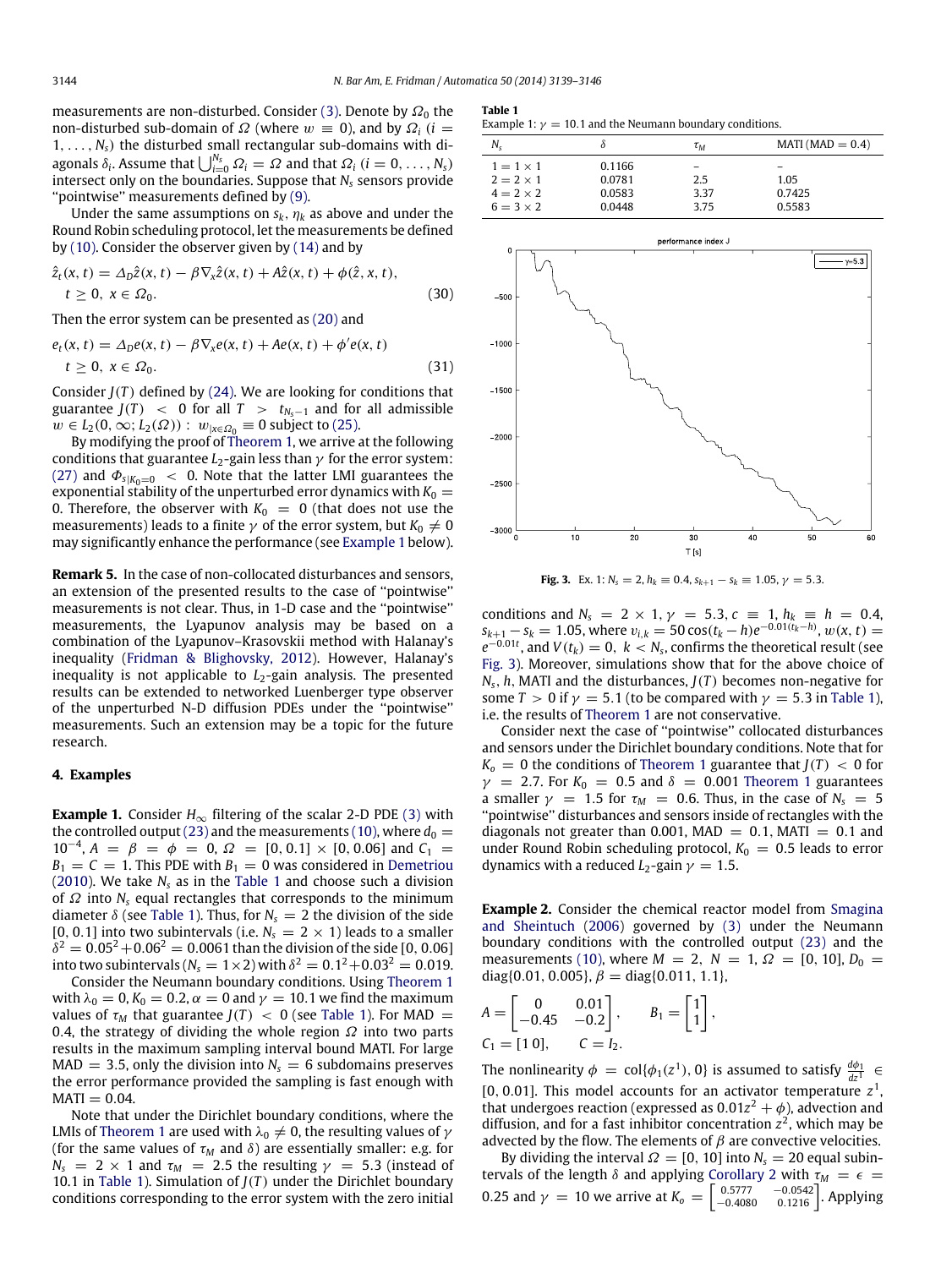<span id="page-6-1"></span>**Table 2**  $E_2 = 2.5$  LMI results for  $y = 10$ .

| $MATI(MAD = 0.1)$ |
|-------------------|
|                   |
|                   |
|                   |
|                   |

further [Theorem 1](#page-4-0) to the resulting error dynamics with the latter *K*<sub>o</sub> and  $\gamma = 10$  we find the maximum values of  $\tau_M$  that guarantee  $J(T)$  < 0 (see [Table 2\)](#page-6-1). As seen from [Table 2,](#page-6-1) the strategy of dividing the whole interval [0, 10] into  $N_s = 30$  equal parts results in the maximum sampling interval MATI  $= 0.0387$ . Moreover, for  $N_s = 20$  the resulting  $\tau_M = 0.68$  is essentially larger than  $\tau_M = 0.25$  achieved by [Corollary 2.](#page-4-4) This mirrors the conservatism of [Corollary 2.](#page-4-4) Also in this example simulations confirm the theoretical results.

## **5. Conclusion**

*H*∞ filter has been designed for convection–diffusion PDEs over rectangular N-D domain  $\Omega$  in the situation, where distributed in space measurements are sent to observer through communication network. The objective is to enlarge the sampling time intervals, while preserving a satisfactory error system performance in spite of variable sampling, network-induced delays and Round Robin scheduling of communication protocols. We have suggested to divide Ω into a finite number *N<sup>s</sup>* of rectangular sub-domains, where stationary or mobile sensing devices provide spatially averaged measurements. Given *N<sup>s</sup>* , we have found that the division that minimizes the maximum diameter of the resulting subdomains is advantageous leading to larger sampling intervals.

## <span id="page-6-0"></span>**Appendix. Proof of [Theorem 1](#page-4-0)**

We will derive LMI conditions for  $W(t) < 0$  ( $t \ge t_{N_s-1}$ ) via the descriptor method [\(Fridman,](#page-7-24) [2001\)](#page-7-24), where

$$
0 = 2 \int_{\Omega} [e^{T}(x, t)P_{2} + e_{t}^{T}(x, t)P_{3}] [-e_{t}(x, t) + \Delta_{D}e(x, t)Ae(x, t) - \beta \nabla_{x}e(x, t) + (\phi' - K_{0}C)e(x, t) + B_{1}w(x, t)]dx + 2 \sum_{i=1}^{N_{s}} \int_{\Omega_{i}} [e^{T}(x, t)P_{2} + e_{t}^{T}(x, t)P_{3}] K_{0}C[f_{i}(x, t) + \rho_{i} - v(x, t)]dx \qquad (A.1)
$$

with some free diagonal matrix  $P_2 = \text{diag}\{p_2^1, \ldots, p_2^M\}$  is added to  $\dot{V} + 2\alpha V$ . Taking into account the boundary conditions, by Green's formula we obtain

$$
2\int_{\Omega} e_t^T(x, t) P_3 \Delta_D e(x, t) dx = 2 \sum_{m=1}^M p_3^m \int_{\Omega} e_t^m(x, t) \Delta_D^m e^m(x, t) dx
$$
  
\n
$$
= -2 \sum_{m=1}^M p_3^m \int_{\Omega} e_{xt}^m(x, t) D^m(x) \nabla_x e^m(x, t) dx,
$$
  
\n
$$
2 \int_{\Omega} e^T(x, t) P_2 \Delta_D e(x, t) dx
$$
  
\n
$$
= -2 \sum_{m=1}^M p_2^m \int_{\Omega} e_x^m(x, t) D^m(x) \nabla_x e^m(x, t) dx.
$$
  
\n(A.2)

We have

$$
\dot{V}_P(t) + 2\alpha V_P(t) = 2 \int_{\Omega} e^T(x, t) P_1 e_t(x, t) dx
$$

$$
+2\sum_{m=1}^{M}\int_{\Omega}p_{3}^{m}e_{xt}^{m}(x,t)D^{m}(x)\nabla_{x}e^{m}(x,t)dx
$$

$$
+2\alpha\int_{\Omega}\left[e^{T}(x,t)P_{1}e^{T}(x,t)dx+\sum_{m=1}^{M}\int_{\Omega}p_{3}^{m}e_{x}^{m}\right]
$$

$$
\times (x,t)D^{m}(x)\nabla_{x}e^{m}(x,t)dx\right]dx.
$$
(A.3)

Then adding  $(A.1)$ – $(A.3)$  and taking into account  $(A.2)$  we arrive at  $\dot{V}_P(t) + 2\alpha V_P(t)$ 

$$
= 2 \int_{\Omega} e^{T}(x, t) P_{1}e_{t}(x, t) dx + 2 \int_{\Omega} \left[ \alpha e^{T}(x, t) P_{1}e(x, t) - \sum_{m=1}^{M} (p_{2}^{m} - \alpha p_{3}^{m}) e_{x}^{m}(x, t) D^{m}(x) \nabla_{x} e^{m}(x, t) \right] dx
$$
  

$$
\times 2 \sum_{i=1}^{N_{s}} \int_{\Omega_{i}} \left[ e^{T}(x, t) P_{2} + e_{t}^{T}(x, t) P_{3} \right]
$$
  

$$
\times \left[ -e_{t}(x, t) - \beta \nabla_{x} e(x, t) + [A + \phi' - K_{0}C] e(x, t) + B_{1} w(x, t) + K_{0} C[f_{i}(x, t) + \rho_{i} - v(x, t)] \right] dx.
$$
 (A.4)

<span id="page-6-4"></span>The feasibility of  $\Phi_{\gamma}$  < 0 implies that  $\Phi_{55}$  > 0 and, thus,  $p_2^m$  –  $\alpha p_3^m > 0$ . Hence, due to [\(4\),](#page-1-5)

$$
-2\sum_{m=1}^{M}[(p_2^m - \alpha p_3^m)\int_{\Omega}e_x^m(x,t)D^m(x)\nabla_x e^m(x,t)]dx
$$
  

$$
\leq -2\int_{\Omega}\nabla_x^T e(x,t)[D_0(P_2 - \alpha P_3) \otimes I_N]\nabla_x e(x,t)dx.
$$

Further we find

$$
\dot{V}_S(t) + 2\alpha V_S = \int_{\Omega} [e^T(x, t)Se(x, t) \n- e^{-2\alpha \tau_M} e^T(x, t - \tau_M)Se(x, t - \tau_M)]dx,
$$
\n
$$
\dot{V}_R(t) + 2\alpha V_R \le \tau_M^2 \int_{\Omega} e_t^T(x, t)Re_t(x, t)dx \n- \tau_M e^{-2\alpha \tau_M} \sum_{i=1}^N \int_{-\infty}^t e_s^T(x, s)Re_s(x, s)dsdx.
$$

<span id="page-6-2"></span>Denote  $α_1 = \frac{\tau_i(t)}{\tau_M}$ ,  $α_2 = \frac{\tau_M - \tau_i(t)}{\tau_M}$ ,  $ξ^T(x, t) = [e^T(x, t) - e^T(x, t \tau_i(t)$ )  $e^T(x, t - \tau_i(t)) - e^T(x, t - \tau_M)$ ]. Applying Jensen's inequality and convex analysis of [Park,](#page-7-25) [Ko,](#page-7-25) [and](#page-7-25) [Jeong](#page-7-25) [\(2011\)](#page-7-25), we obtain

<span id="page-6-3"></span>
$$
- \tau_M \left\{ \int_{t-\tau_i(t)}^t e_s^T(x,s) Re_s(x,s) ds + \int_{t-\tau_M}^{t-\tau_i(t)} e_s^T(x,s) Re_s(x,s) ds \right\}
$$
  

$$
\leq -\xi^T(x,t) \text{diag}\left\{ \frac{1}{\alpha_1} R, \frac{1}{\alpha_2} R \right\} \xi(x,t) \leq -\xi^T(x,t) \Xi \xi(x,t),
$$

where  $E > 0$  due to [\(27\).](#page-4-2) Then

*i*=1

Ω*i*

*<sup>t</sup>*−τ*<sup>M</sup>*

$$
\dot{V}_R(t) + 2\alpha V_R \leq \tau_M^2 \int_{\Omega} e_t^T(x, t) Re_t(x, t) dx - e^{-2\alpha \tau_M}
$$
\n
$$
\times \int_{\Omega} \eta_0^T \begin{bmatrix} R & G - R & -G \\ * & 2R - G - G^T & G - R \\ * & * & R \end{bmatrix} \eta_0 dx,
$$
\n
$$
\eta_0^T = \begin{bmatrix} e^T(x, t) & e^T(x, t - \tau_i(t)) & e^T(x, t - \tau_M) \end{bmatrix}.
$$